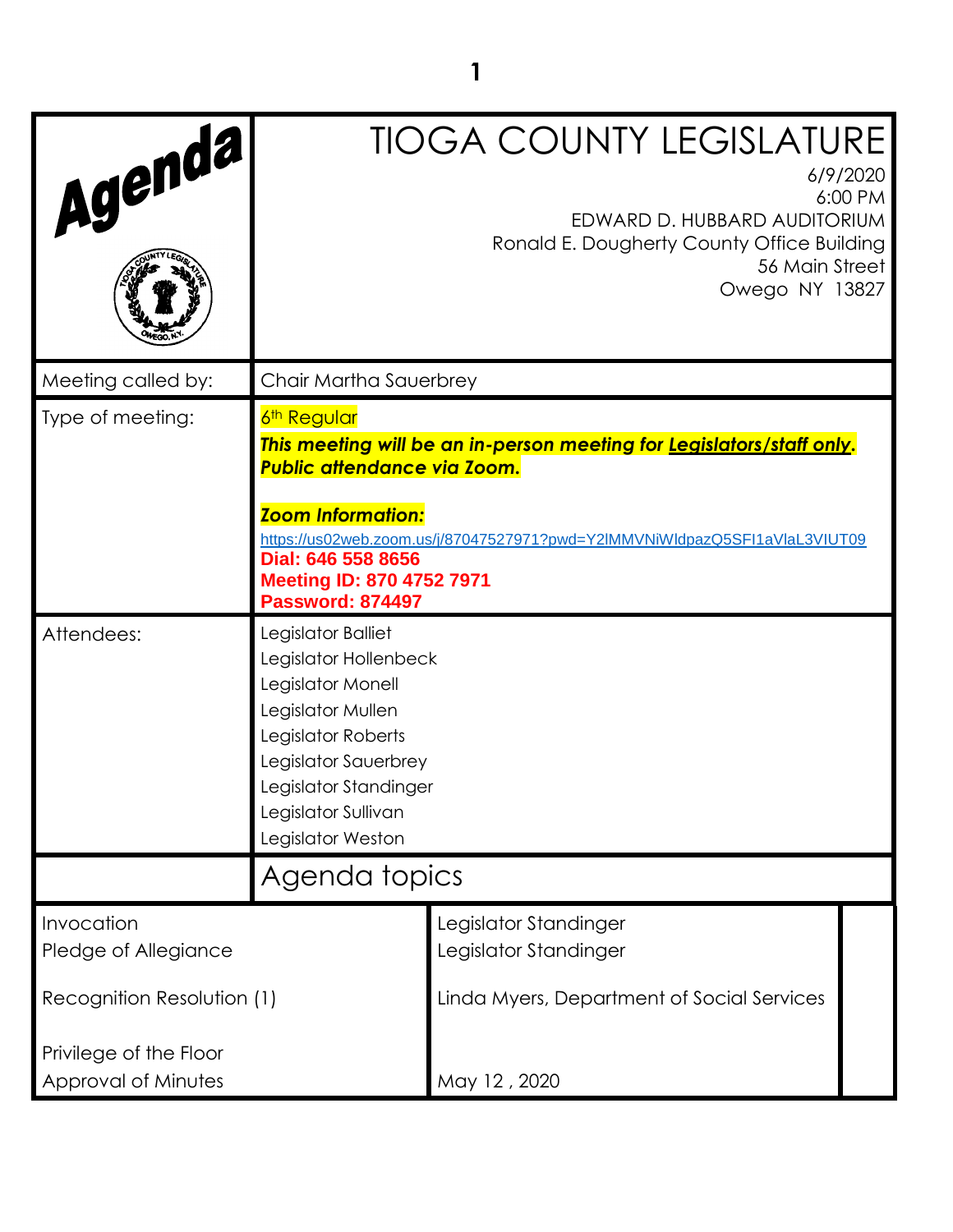| Petitions, Communications & Notices<br>Appointments/Reappointments<br><b>Reports Standing Committees</b> |                                                                                                                          |                                                                                                                                                                                                                                                                                                                                                                                                                                                                                                                                                                                                                                                                                                                                                                                                                                                                                                                                                                                                                                                                                                           |  |
|----------------------------------------------------------------------------------------------------------|--------------------------------------------------------------------------------------------------------------------------|-----------------------------------------------------------------------------------------------------------------------------------------------------------------------------------------------------------------------------------------------------------------------------------------------------------------------------------------------------------------------------------------------------------------------------------------------------------------------------------------------------------------------------------------------------------------------------------------------------------------------------------------------------------------------------------------------------------------------------------------------------------------------------------------------------------------------------------------------------------------------------------------------------------------------------------------------------------------------------------------------------------------------------------------------------------------------------------------------------------|--|
| <b>RESOLUTIONS:</b>                                                                                      | Through November 30, 2023<br>Interoperable 18 Grant<br><b>Construction Contract</b><br>Office<br><b>Sheriff's Office</b> | 1. Re-Appoint Director Soil & Water Conservation District<br>2. Resolution of the Legislature of Tioga County Amending Resolution<br>184-17 to Extend Imposition of an Additional One Percent Rate of<br>Sales and Compensating Use Tax for a Period of Three Years<br>3. Authorization to Contract with NYSTEC - Radio Consulting State<br>4. Award Bridge Preventative Maintenance Phase VI PIN 9754.30<br>5. Amend Resolution 91-20 to Authorize Contract with Triad Group<br>for Workers' Compensation Administration<br>6. Re-Authorize Contract with Acara - Tioga Career Center<br>7. Authorize Board of Elections to Enter into Purchase Agreement for<br>ClearCount Ballot Scanning System and Amend Budget<br>8. Execute Lease for Office Space between Tioga County and Tioga<br><b>Tobacco Asset Securitization Corporation</b><br>9. Authorize Appointment of Captain-Operations Officer – Sheriff's<br>10. Authorize Appointment of Undersheriff – Sheriff's Office<br>11. Extend Duration of Temporary Accounting Associate I Position -<br>12. Standard Work Day and Reporting Resolution |  |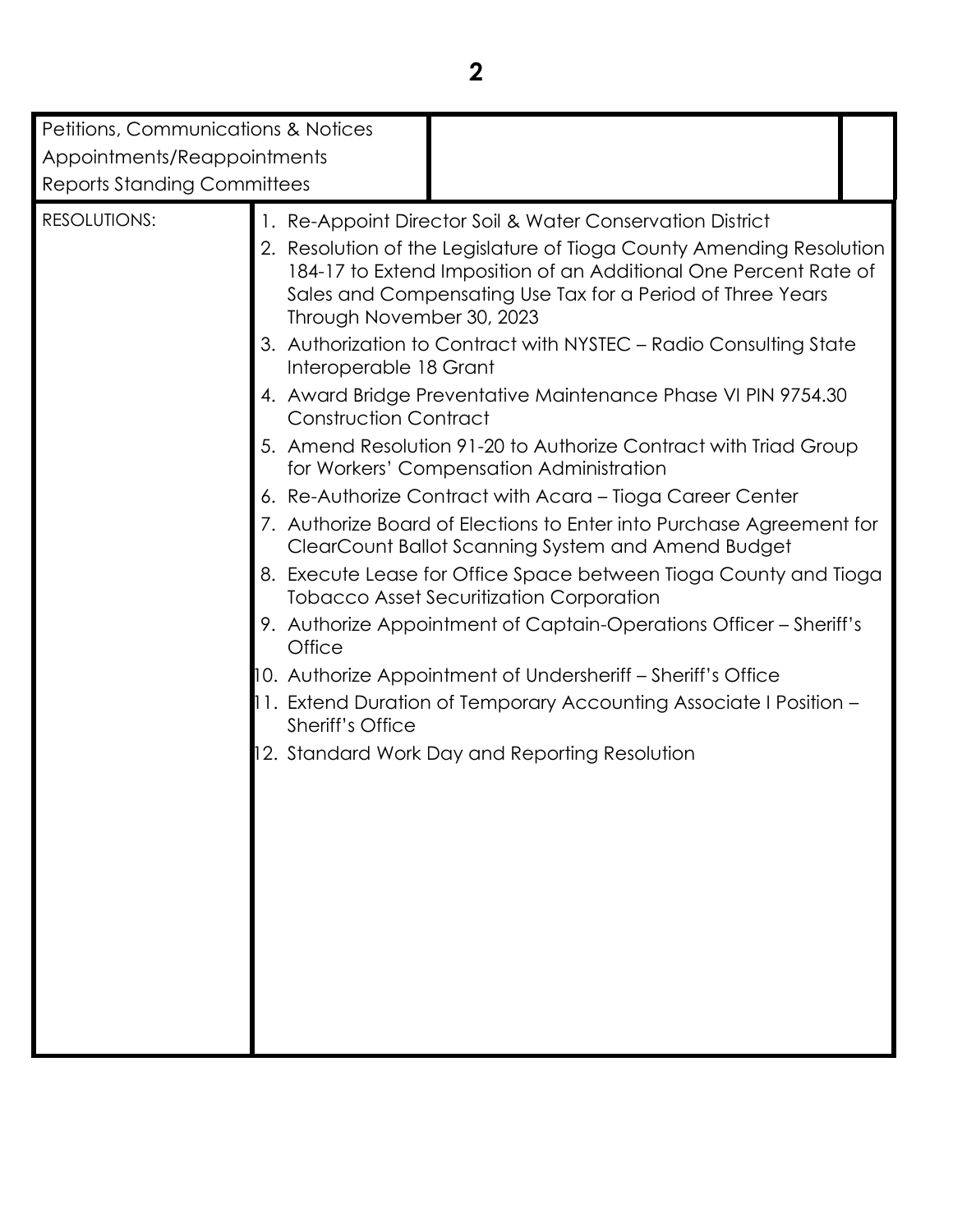REFERRED TO: HEALTH & HUMAN SERVICES COMMITTEE

RESOLUTION NO. -20 RECOGNIZE LINDA M. MYERS 30 YEARS OF DEDICATED SERVICE DEPARTMENT OF SOCIAL SERVICES

WHEREAS: Linda began her career with the Tioga County Department of Social Services as a Typist in June 1990. In October 1994, Linda was promoted to Community Services Worker in the Income Maintenance Unit and currently is an integral part of the Home Energy Assistance Program; and

WHEREAS: Linda Myers has been a dedicated and loyal employee in the performance of her duties; and

WHEREAS: Linda Myers has shown the highest levels of reliability, trust, loyalty and competence in the performance of her duties; and

WHEREAS: Linda Myers will retire on June 30, 2020; now therefore be it

RESOLVED: That the Tioga County Legislature, on its own behalf, as well as on behalf of the citizens of Tioga County, express sincere gratitude to Linda Myers for her thirty years of dedicated and loyal service to the Tioga County Department of Social Services and its most vulnerable citizens; and be it further

RESOLVED: That this resolution be spread upon the minutes of this meeting and a certified copy be presented to this loyal, dedicated and outstanding employee, Linda M. Myers.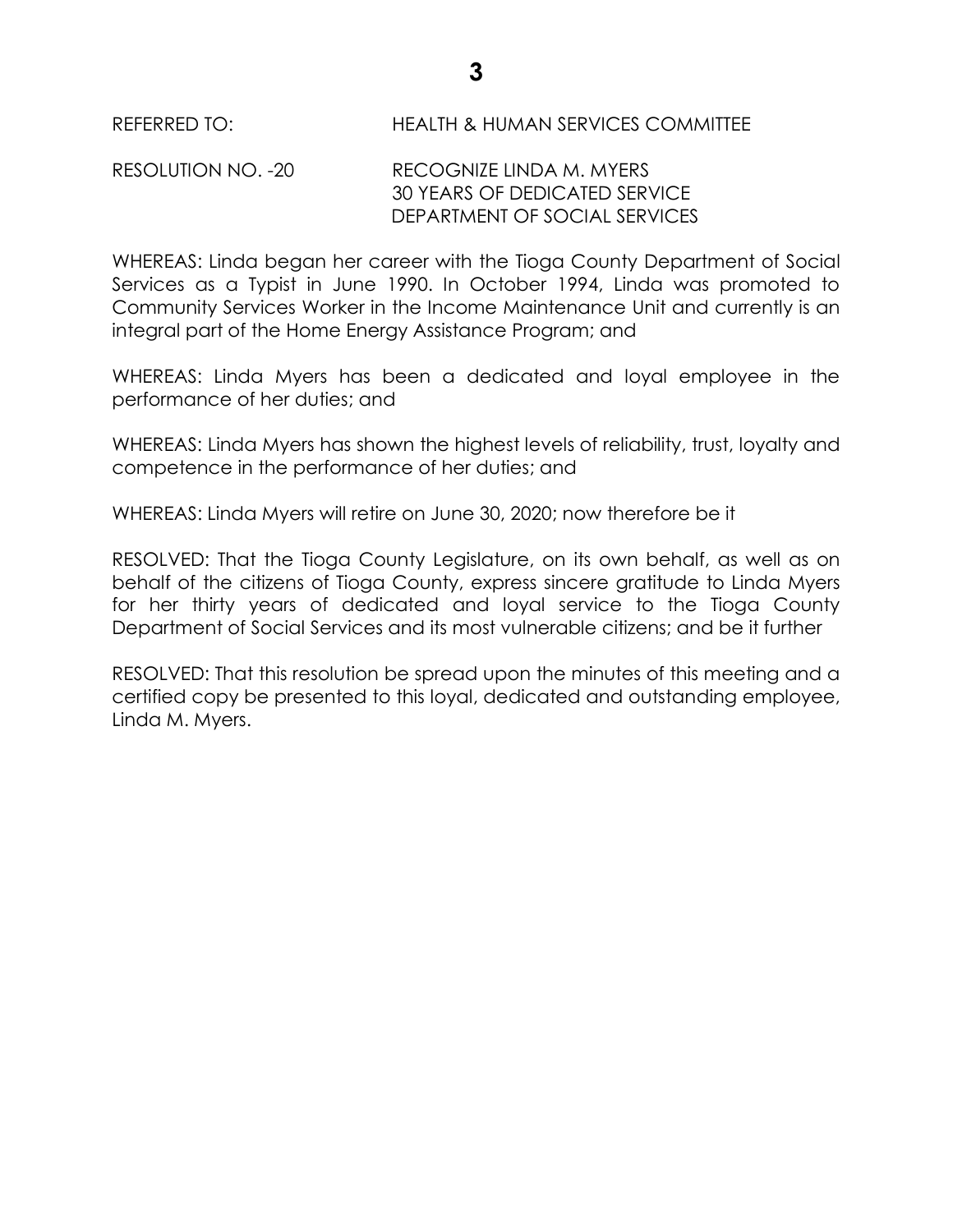REFERRED TO: LEGISLATIVE WORKSESSION

RESOLUTION NO. -20 RE-APPOINT DIRECTOR SOIL & WATER CONSERVATION DISTRICT

WHEREAS: Mark Kwiatkowski, Pomona Grange Representative to the Tioga County Soil and Water Conservation District has agreed to serve another term; and

WHEREAS: The Pomona Grange has recommended Mark Kwiatkowski, farm operator in Owego to fill said new term; therefore be it

RESOLVED: That Mark Kwiatkowski is hereby re-appointed the Pomona Grange Representative to the Tioga County Soil and Water Conservation District retroactive to April 1, 2020 and ending March 31, 2023.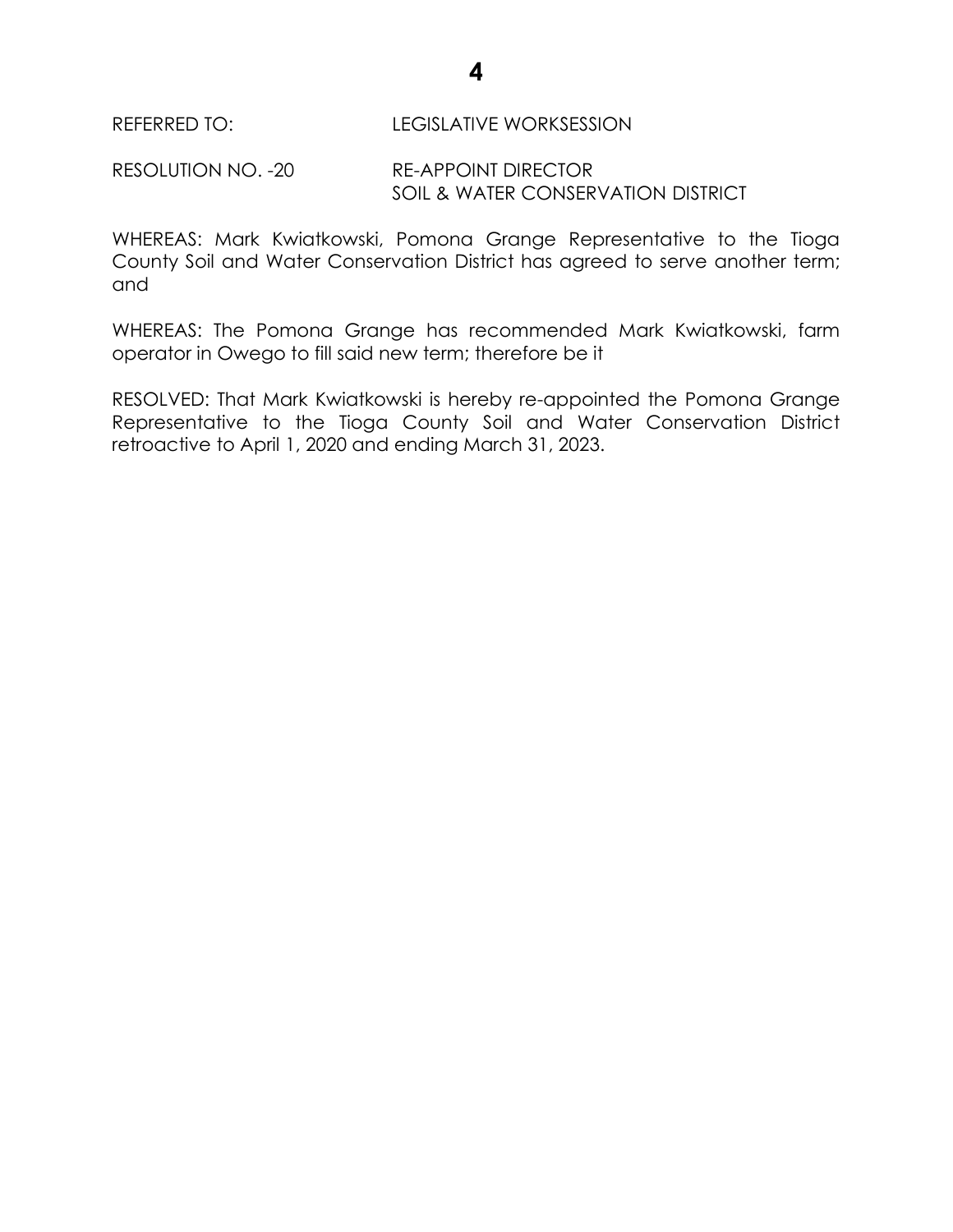REFERRED TO: LEGISLATIVE WORKSESSION FINANCE/LEGAL COMMITTEE

RESOLUTION NO. -20 RESOLUTION OF THE LEGISLATURE OF TIOGA COUNTY AMENDING RESOLUTION 184-17 TO EXTEND IMPOSITION OF AN ADDITIONAL ONE PERCENT RATE OF SALES AND COMPENSATING USE TAX FOR A PERIOD OF THREE YEARS THROUGH NOVEMBER 30, 2023

WHEREAS: By Resolution 231-15, the Tioga County Legislature imposed in this county and decreed there shall be paid all of the sales and compensating use taxes described in Article Twenty-nine of the New York State Law as authorized by subdivision (a) of section twelve hundred ten of the Tax Law, at the rate of three percent. In addition to those taxes imposed at the rate of three percent, Resolution 231-15 imposed in this county and decreed there shall be paid such sales and compensating use taxes at the additional rate of one percent through November 30, 2017; and

WHEREAS: By Resolution 184-17, the Tioga County Legislature amended Resolution 231-15 imposed in this county and decreed there shall be paid such sales and compensating use taxes at the additional rate of one percent through November 30, 2020; and

WHEREAS: Item VV of Subpart C of Part XXX of Chapter 58 of the Laws of 2020 authorized Tioga County to impose its additional one percent rate of sales and compensating use taxes through November 30, 2023; and

WHEREAS: The Tioga County Legislature wishes to amend Resolution 231-15, as amended by Resolution 184-17, to impose the additional one percent of sales and compensating use taxes for a period of three additional years through November 30, 2023; therefore be it

RESOLVED: By the Legislature of Tioga County, that Section One of Resolution 231-15, as amended by Resolution 184-17, shall be amended to read as follows:

**"SECTION 1:** Imposition of general sales and compensating use taxes. There are hereby imposed in this county and there shall be paid all of the sales and compensating use taxes described in Article Twenty-nine of the New York Tax Law as authorized by subdivision (a) of section twelve hundred ten of the Tax Law, at the rate of three percent. In addition to those taxes imposed at the rate of three percent, there are hereby imposed in this county and there shall be paid such sales and compensating use taxes at the additional rate of one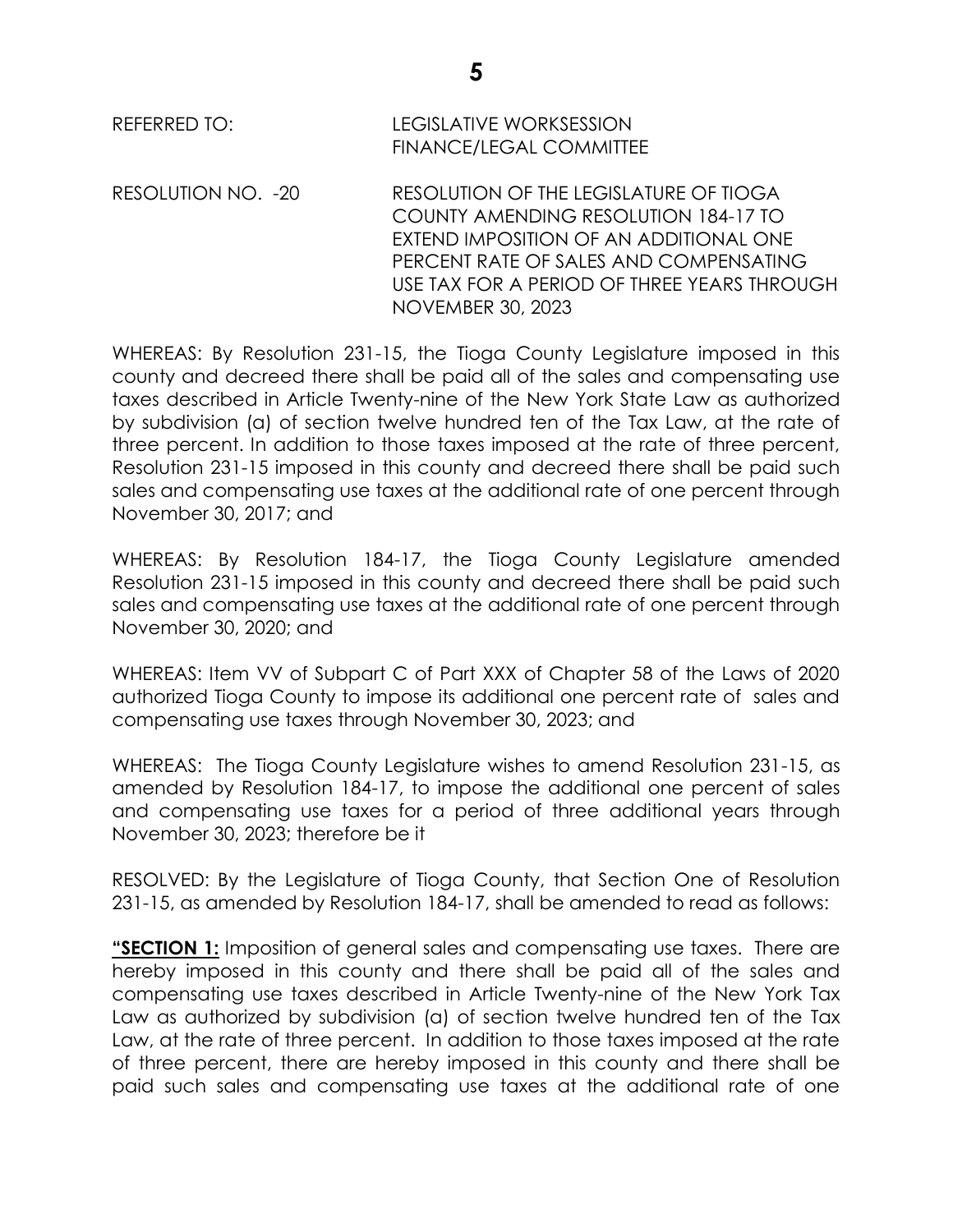percent for the period commencing December 1, 2015, and ending November 30, 2023"; and be it further

RESOLVED: That this enactment shall take effect December 1, 2020.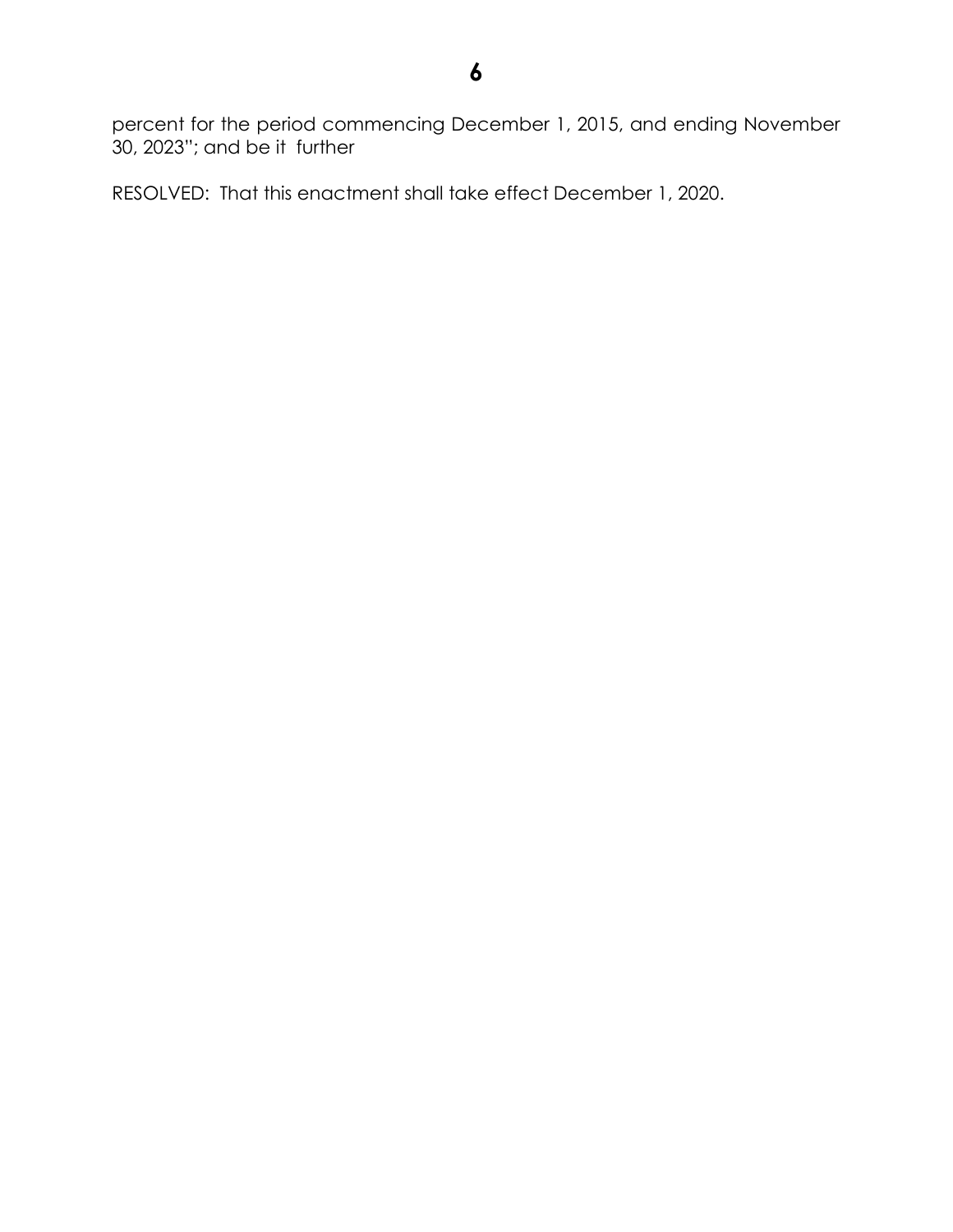## REFERRED TO: PUBLIC SAFETY COMMITTEE FINANCE/LEGAL COMMITTEE

RESOLUTION NO. -20 AUTHORIZATION TO CONTRACT WITH NYSTEC - RADIO CONSULTING STATE INTEROPERABLE 18 GRANT

WHEREAS: The Tioga County Office of Emergency Services has a need to upgrade and replace its current radio communications system due to poor performance issues; and

WHEREAS: The Director of Emergency Services would like to contract with NYSTEC at a cost of \$49,992.18 for the period June 1, 2020 through December 31, 2020; and

WHEREAS: NYSTEC is listed on the Office of General Services Administration contract; and

WHEREAS: There are sufficient funds in account A3415.540140 IO18F (contracted services) State Interoperable Grant18 Radio & Equipment; therefore be it

RESOLVED: That the Chair of the County Legislature is authorized to execute a contract between Tioga County and NYSTEC upon review by the County Attorney.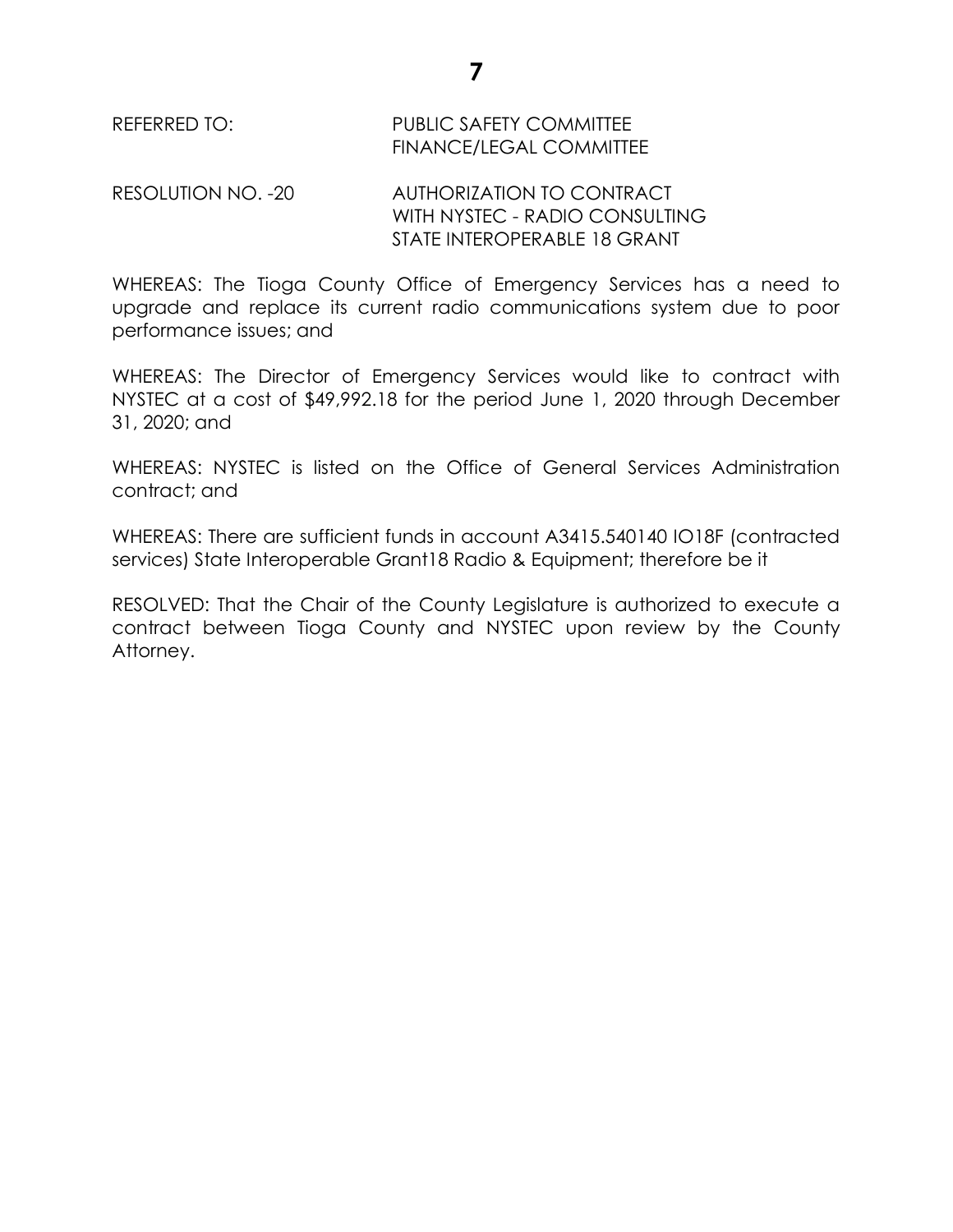REFERRED TO: PUBLIC WORKS COMMITTEE

RESOLUTION NO. -20 AWARD BRIDGE PREVENTATIVE MAINTENANCE PHASE VI PIN 9754.30 CONSTRUCTION CONTRACT

WHEREAS: Tioga County was awarded funding for this project through NYSDOT; and

WHEREAS: Funding is available for this portion of the project; and

WHEREAS: The Commissioner of Public Works received sealed bids on May 29, 2020 and the bid results were as follows:

| R. DeVincentis Construction, Inc. | \$169,000.00 |
|-----------------------------------|--------------|
| Economy Paving                    | \$366,000.00 |
| <b>Bothar Construction</b>        | \$217,791.00 |

And;

WHEREAS: Tioga County has completed the review of the bids and finds the low bidder R. DeVincentis Construction, Inc. meets all of the qualifications of the bid specifications; therefore be it

RESOLVED: That the Tioga County Legislature authorize awarding the bid to R. DeVincentis Construction, Inc., not to exceed \$169,000.00 to be paid out of the following account: D5110.540050 – Bridge Projects.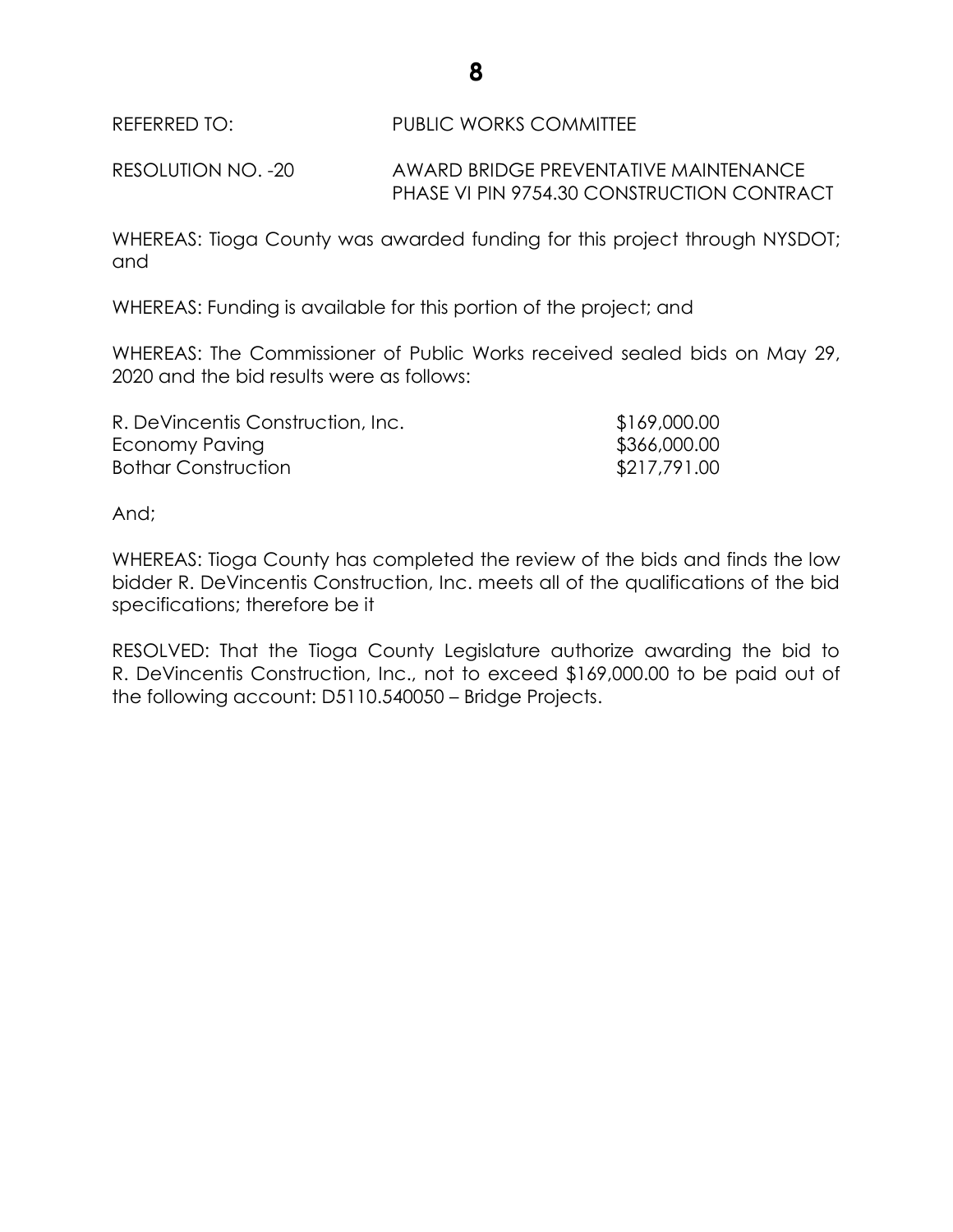REFERRED TO: PERSONNEL COMMITTEE

RESOLUTION NO. -20 AMEND RESOLUTION 91-20 TO AUTHORIZE CONTRACT WITH TRIAD GROUP FOR WORKERS' COMPENSATION ADMINISTRATION

WHEREAS: Resolution 91-20 authorized a three year contract with Triad Group to be the third-party administrator for the Tioga County Self-Insurance Plan for the period of May 1, 2020 through April 30, 2023; and

WHEREAS: Triad required additional time to transition the claims from UMR Risk Management due to a change in UMR's data format; therefore be it

RESOLVED: That Resolution 91-20 is amended to reflect that the contract with Triad Group will be for the period of June 1, 2020 through May 31, 2023; and be it further

RESOLVED: That the remainder of Resolution 91-20 shall remain unchanged.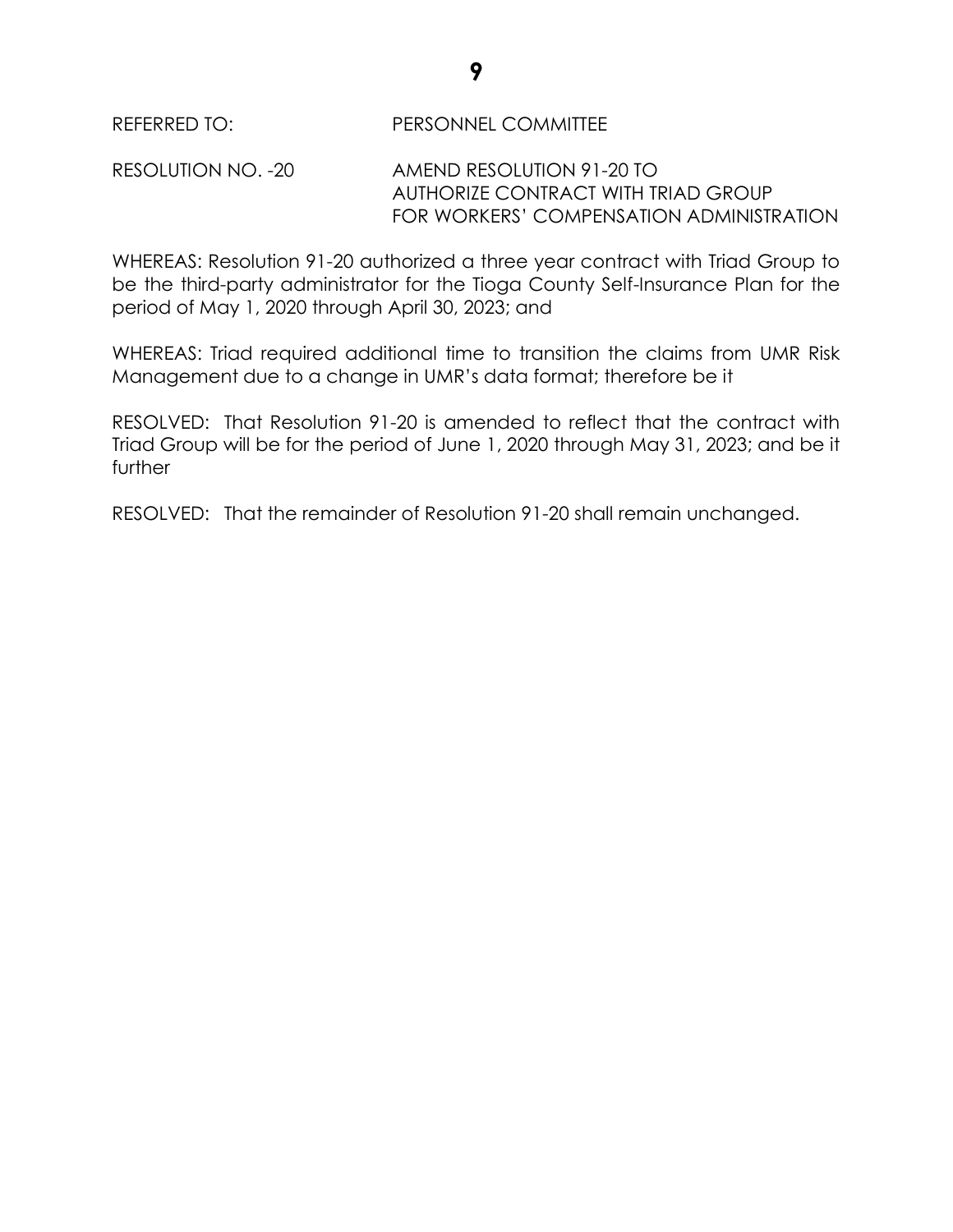REFERRED TO: HEALTH & HUMAN SERVICES COMMITTEE

## RESOLUTION NO. -20 RE-AUTHORIZE CONTRACT WITH ACARA TIOGA CAREER CENTER

WHEREAS: Broome & Tioga Counties, in partnership through the Broome/Tioga Workforce Development Board, provides for the delivery of employment and training services under the Workforce Innovation Opportunity Act 2015; and

WHEREAS: The Tioga Career Center continues to have a need for a Resource Room Clerk to assist individuals in the Career Center's Resource Room with operation of computers and various computer programs, to instruct clients on how to use NYS Dept of Labor job site, and to assist clients in accessing employment opportunities, and to assist Workforce staff and businesses in maintaining current job listings; and

WHEREAS: Acara is able to provide such services for the Tioga Career Center, from July 1, 2020 to June 30, 2021, and said contract is to be funded entirely by the Workforce Innovation Opportunity Act; and

WHEREAS: The funds necessary for said contract are included in the WIOA PY 2020 Budget under the WIOA Grant; and

WHEREAS: The Supervisor of the Tioga Career Center is authorized to enter into such contract as indicated; and

WHEREAS: Said contract would provide for compensation at the bill rate of \$15.10 per hour from 7/1/20-12/30/20, and \$16.00 per hour from 12/31/20-6/30/21 at a maximum of 25 hours per week; therefore be it

RESOLVED: That the Tioga County Legislature authorize the Supervisor of Tioga Career Center to enter into a contract, upon approval by the County Attorney, with Acara at the above bill rate(s) effective July 1, 2020 through June 30, 2021.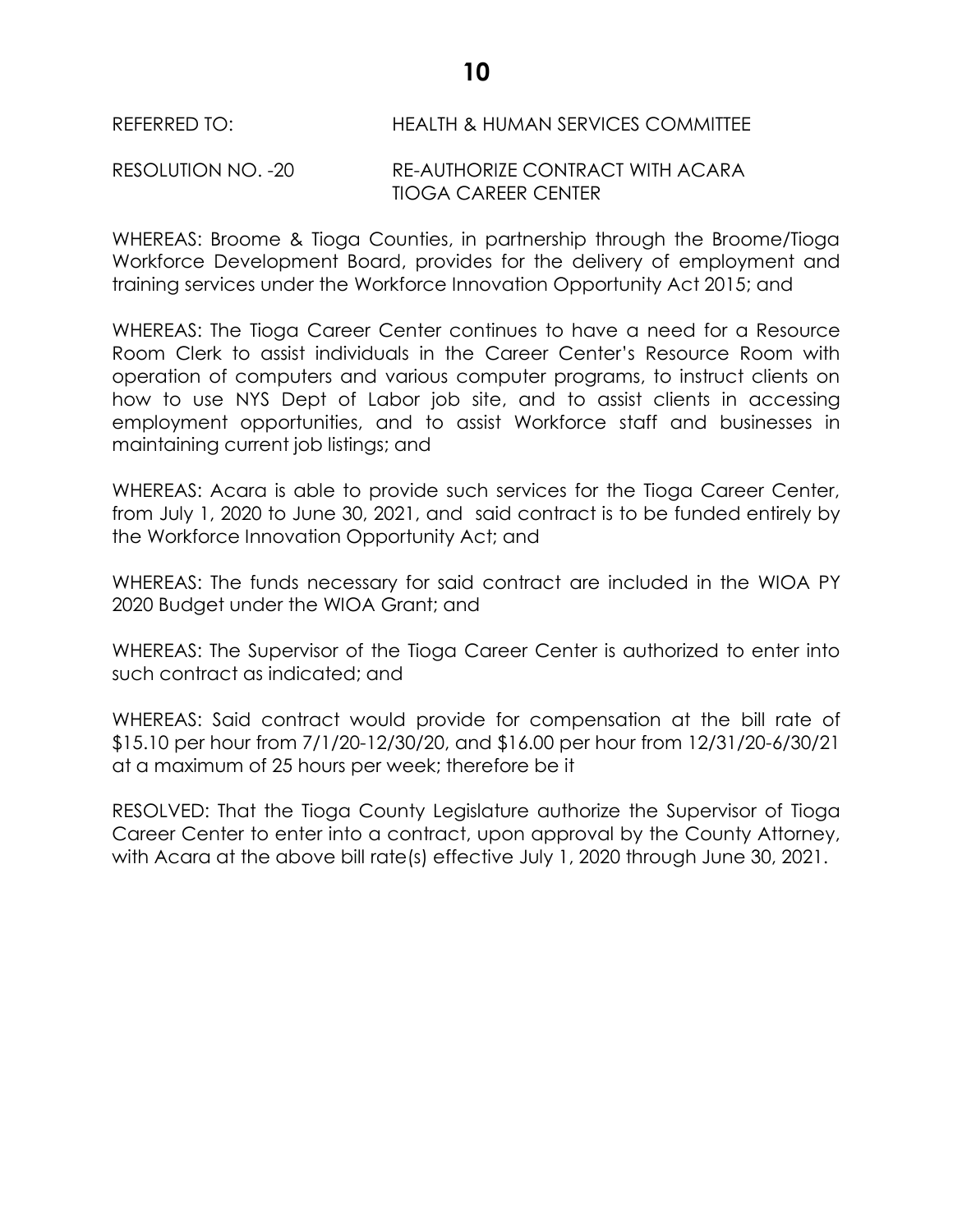REFERRED TO: ADMINISTRATIVE SERVICES COMMITTEE FINANCE/LEGAL COMMITTEE

RESOLUTION NO. -20 AUTHORIZE BOARD OF ELECTIONS TO ENTER INTO PURCHASE AGREEMENT FOR CLEARCOUNT BALLOT SCANNING SYSTEM AND AMEND BUDGET

WHEREAS: Executive Order 202.23 by Governor Cuomo mandated that every eligible voter be mailed an application to request an absentee ballot in response to the coronavirus pandemic; and

WHEREAS: The Tioga County Board of Elections is therefore receiving an inundation of absentee ballot requests, likely to number in the thousands, resulting in an equivalent number of absentee ballots to count after the June 23 primary election; and

WHEREAS: The ClearCount/ClearAudit ballot scanning system by Clear Ballot would reduce the amount of time it takes the BOE to process these ballots from days to hours, and provides the added benefit of automating the 3% audit of voting systems, eliminating days-worth of pre-election prep, and reducing the time needed to complete the actual audit from days to hours; and

WHEREAS: Tioga County has \$68,618.71 remaining grant funding available from the HAVA SHOEBOX program, which would be used to fully reimburse the \$52,260.00 proposed up-front cost; and

WHEREAS: ClearCount/ClearAudit is the only software system approved by New York State as an independent automated post-election audit solution, providing justification for a sole source procurement; and

WHEREAS: The purchase and subsequent reimbursement of the ClearCount/ClearAudit system would result in an estimated net savings of \$4,480-5,760 for Tioga County in 2020, as a result of the reduction in hours wage labor; and

WHEREAS: The Board of Elections 2020 budget requires project accounts and funds in order to facilitate the purchase and reimbursement of the ClearCount/ClearAudit system; therefore be it

RESOLVED: That the Tioga County Board of Elections is authorized to:

(1) Enter into a purchase agreement with Clear Ballot to purchase the ClearCount/ClearAudit solution, pending approval by the County Attorney, for the cost of \$52,260; and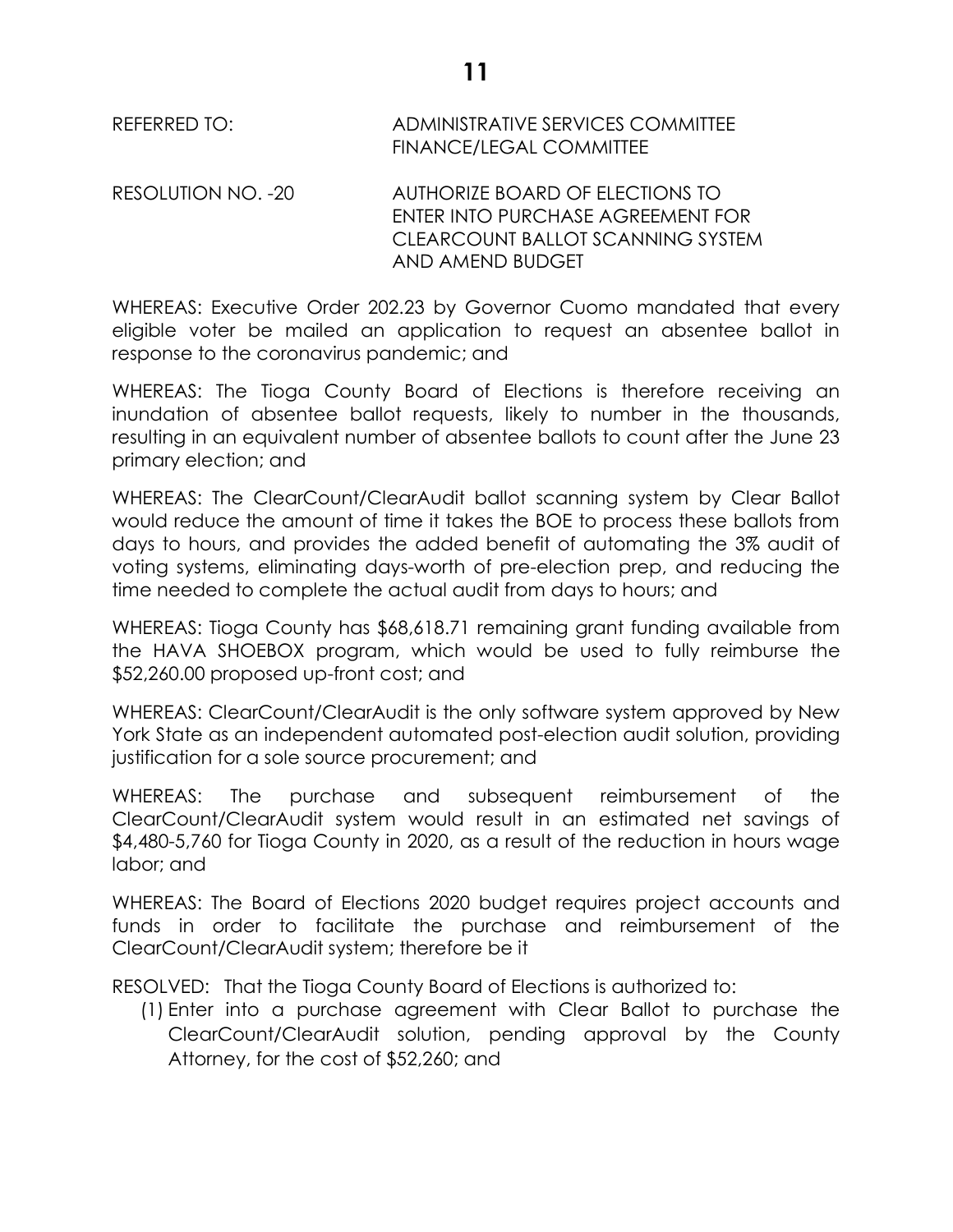- H1450 440890 (Federal Aid-HAVA Revenue) proj. CC20 \$52,260.00
- H1450 520490 (Capital Election Expense) proj. CC20 \$52,260.00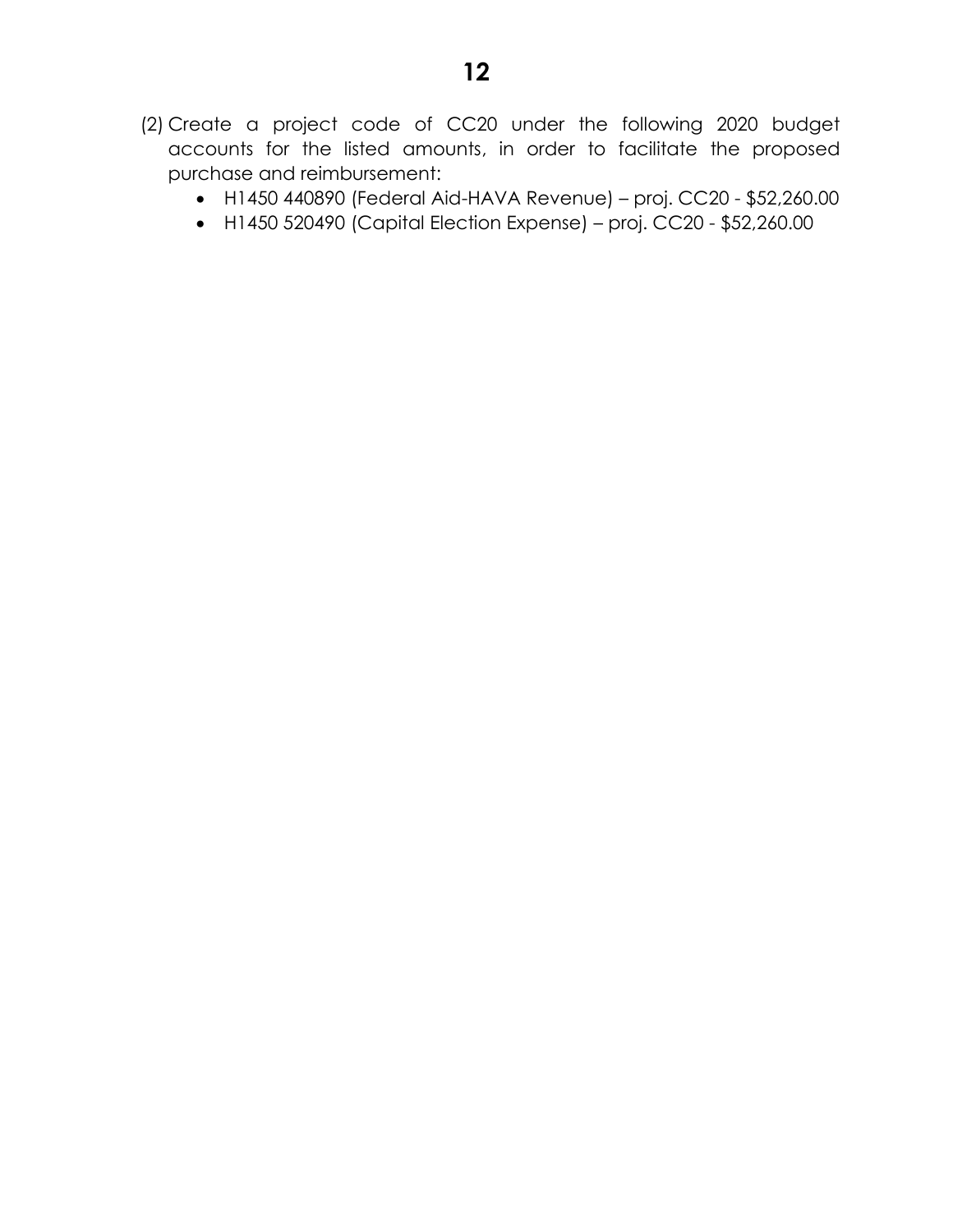REFERRED TO: FINANCE/LEGAL COMMITTEE

RESOLUTION NO. -20 EXECUTE LEASE FOR OFFICE SPACE BETWEEN TIOGA COUNTY AND TIOGA TOBACCO ASSET SECURITIZATION **CORPORATION** 

WHEREAS: It is necessary for the Tioga Tobacco Asset Securitization Corporation to lease office space from Tioga County; and

WHEREAS: It appears appropriate to enter into a lease for said office space, inclusive of all utilities, equipment, and furniture, at property located at 56 Main Street in the Legislative Office; and

WHEREAS: The lease of said office space is for a period of one year and will automatically renew annually until terminated; now therefore be it

RESOLVED: That the Chair of the Legislature is hereby authorized to sign a lease with the Tioga Tobacco Asset Securitization Corporation for the lease of said office space located at 56 Main Street, Owego, New York.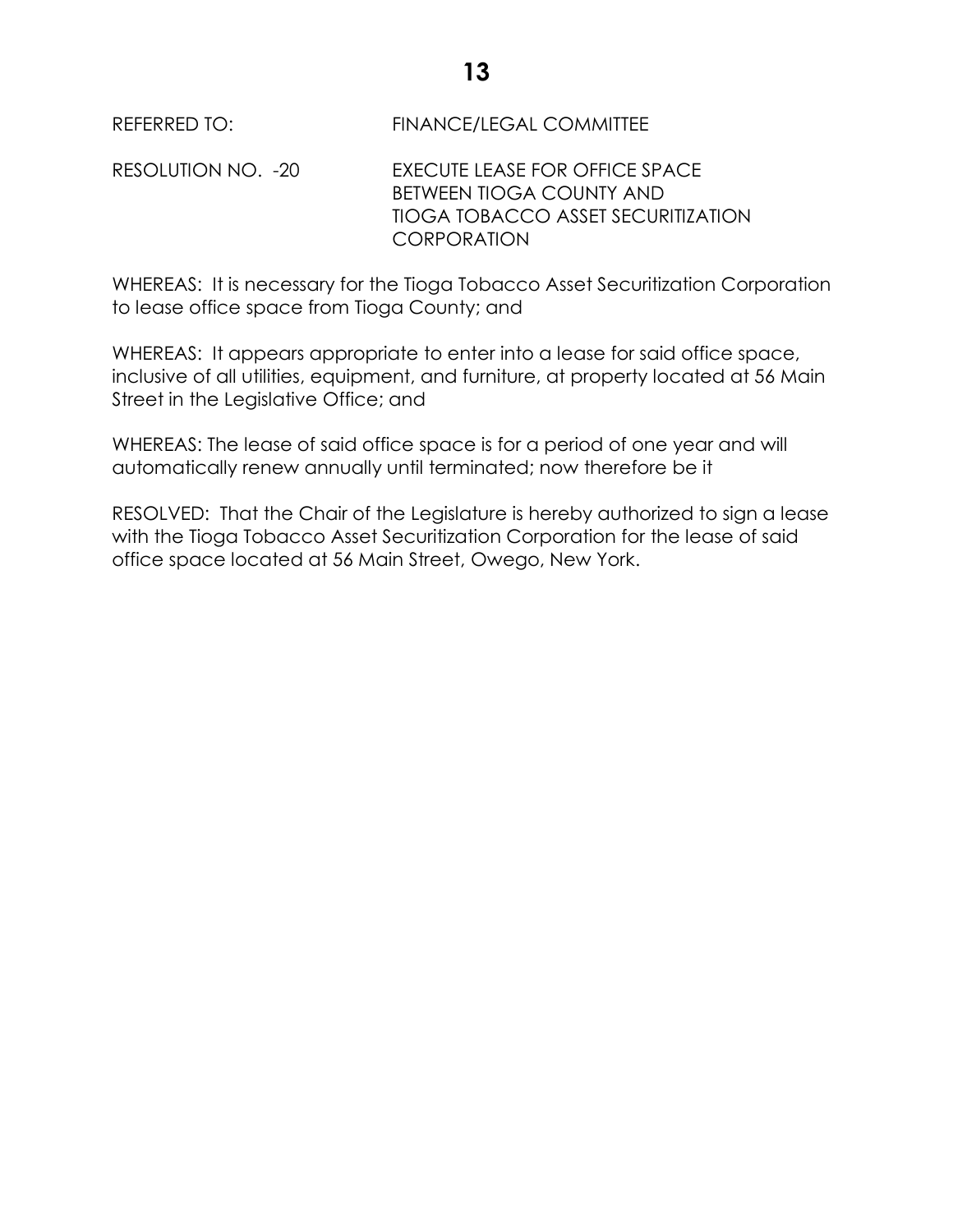REFERRED TO: PUBLIC SAFETY COMMITTEE PERSONNEL COMMITTEE

RESOLUTION NO. -20 AUTHORIZE APPOINTMENT OF CAPTAIN – OPERATIONS OFFICER SHERIFF'S OFFICE

WHEREAS: Legislative approval is required for any appointment to a non-union position within Tioga County; and

WHEREAS: Due to a promotion, the position of Captain – Operations Officer, within the Sheriff's Office, will become vacant on June 10, 2020; and

WHEREAS: The Sheriff has identified a qualified candidate from the certified eligible list and would like to backfill the position immediately; and

WHEREAS: During the June 4, 2020 Legislative Worksession, consensus was given to the Sheriff on the salary offer for his selected candidate; therefore be it

RESOLVED: That the Sheriff is hereby authorized to promote Shawn Nalepa to the title of Captain – Operations Officer at an annual, non-union salary of \$83,000 effective June 10, 2020.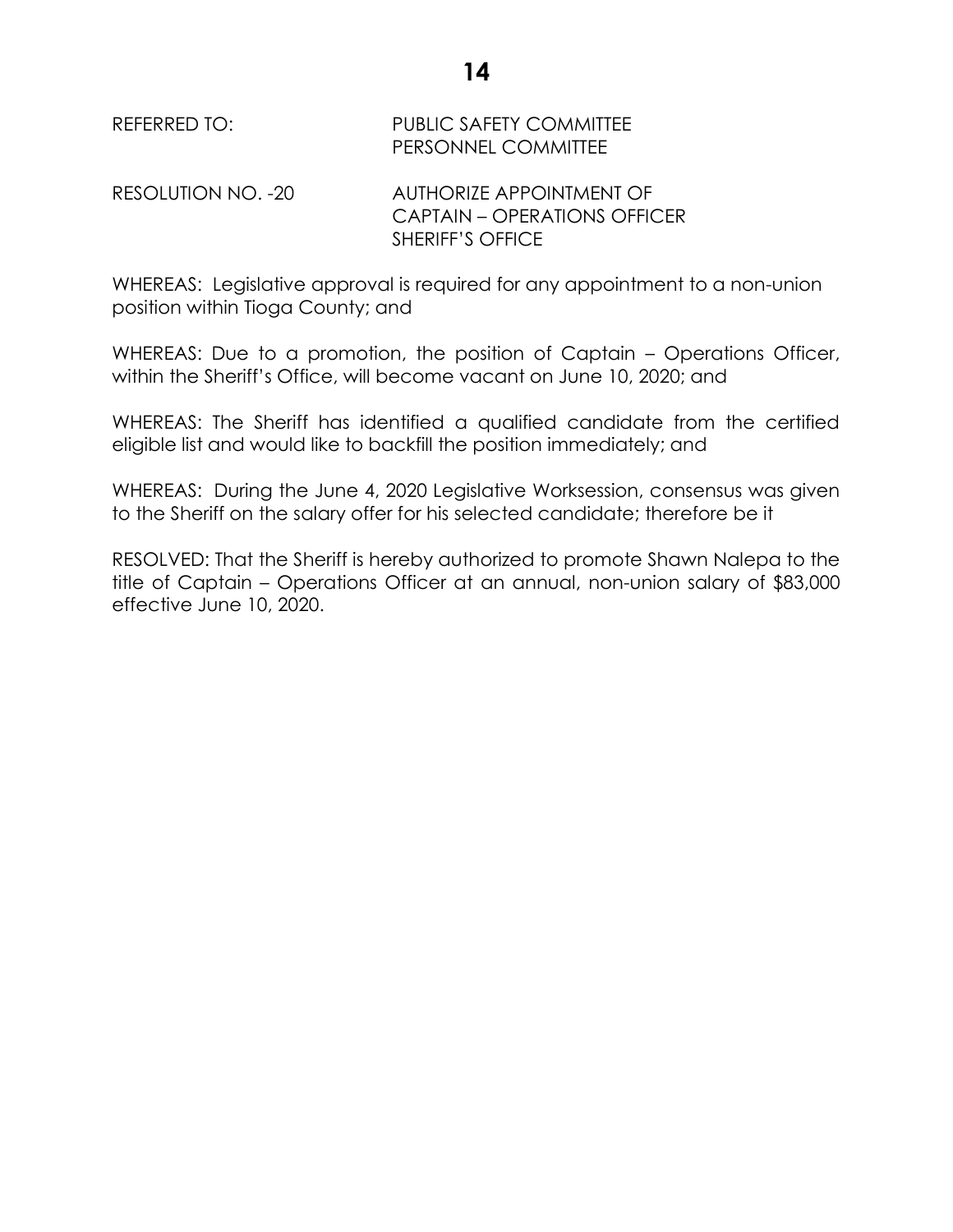REFERRED TO: PUBLIC SAFETY COMMITTEE PERSONNEL COMMITTEE RESOLUTION NO. -20 AUTHORIZE APPOINTMENT OF UNDERSHERIFF SHERIFF'S OFFICE

WHEREAS: Legislative approval is required for any appointment to a non-union position within Tioga County; and

WHEREAS: Due to a retirement, the position of Undersheriff within the Sheriff's Office became vacant on May 19, 2020; and

WHEREAS: The Sheriff has identified a qualified candidate to appoint to the position; and

WHEREAS: During the June 4, 2020, Legislative Worksession, consensus was given to the Sheriff on the salary offer for his selected candidate; therefore be it

RESOLVED: That the Sheriff is hereby authorized to promote Rich Hallett to the title of Undersheriff at an annual, non-union salary of \$88,000 effective June 10, 2020.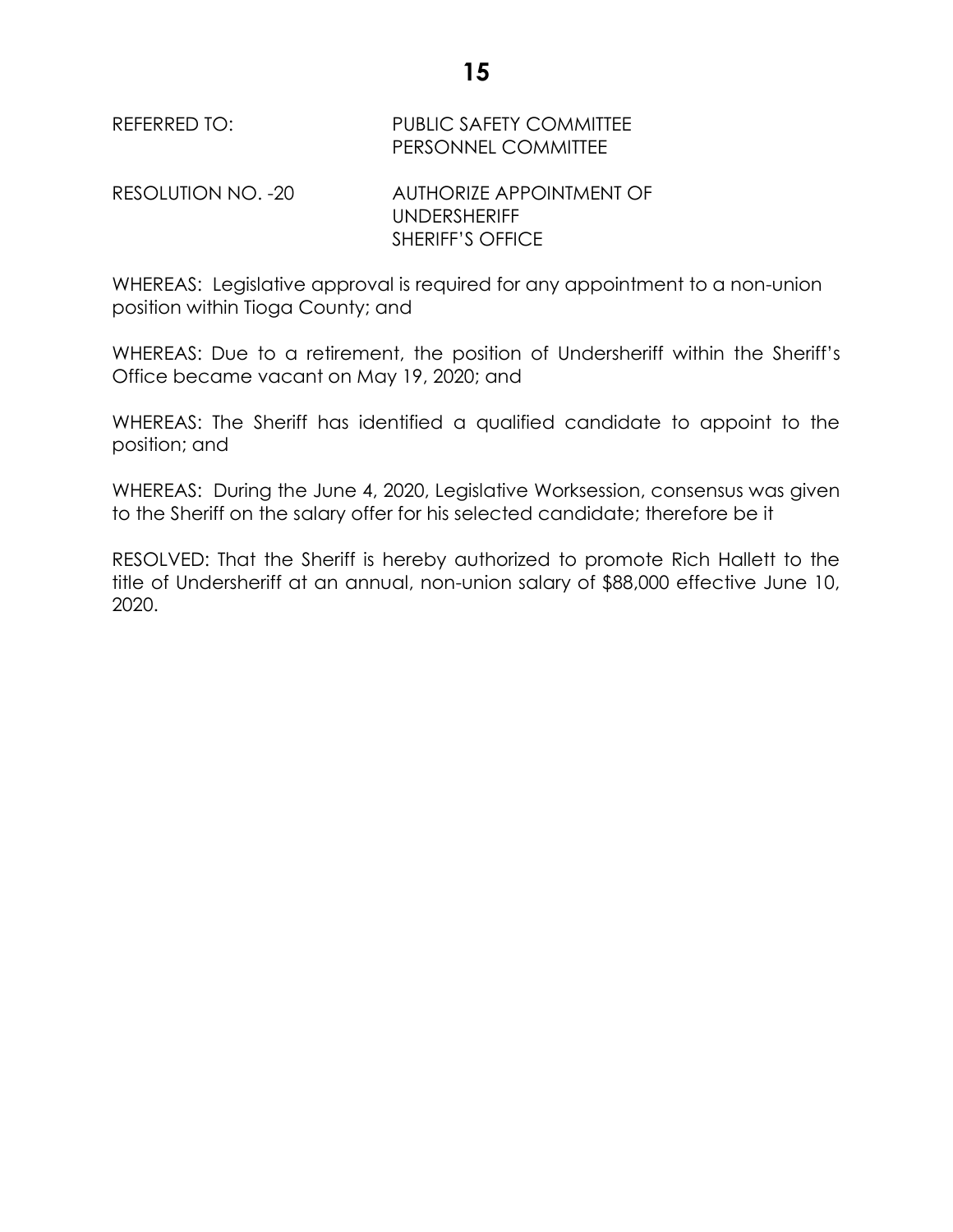REFERRED TO: PUBLIC SAFETY COMMITTEE PERSONNEL COMMITTEE

RESOLUTION NO. -20 EXTEND DURATION OF TEMPORARY ACCOUNTING ASSOCIATE 1 POSITION SHERIFF'S OFFICE

WHEREAS: Resolution 29-20 authorized the creation and hiring of one temporary, full-time Accounting Associate 1 position within the Sheriff's Office; and

WHEREAS: The Sheriff desires to extend this position through December 31, 2020; therefore be it

RESOLVED: That said temporary position be extended through December 31, 2020 at the hourly rate of \$13.19.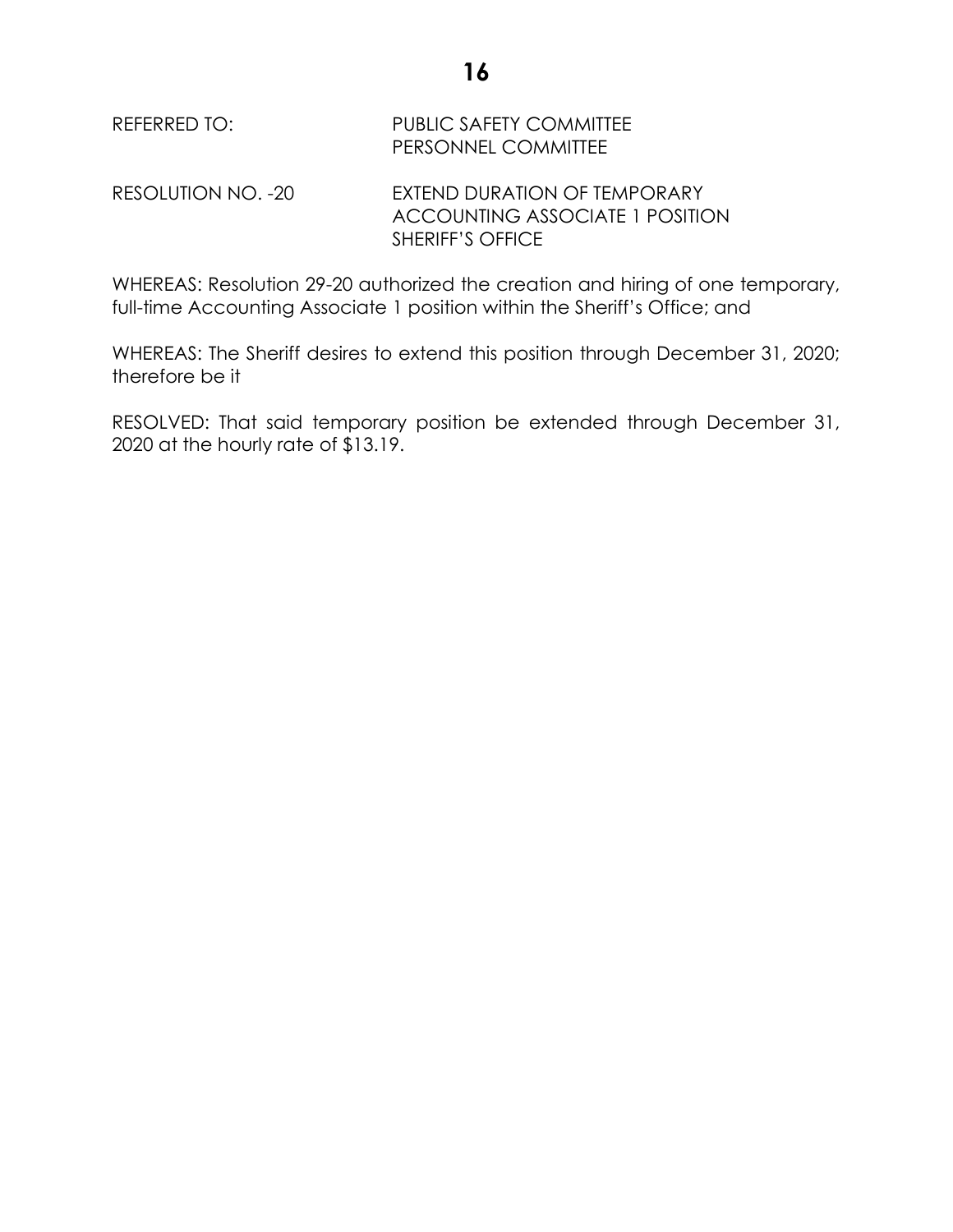| REFERRED TO: | <b>PERSONNEL COMMITTEE</b> |  |  |
|--------------|----------------------------|--|--|
|              | LEGISLATIVE WORKSESSION    |  |  |

RESOLUTION NO. -20 STANDARD WORK DAY AND REPORTING RESOLUTION

WHEREAS: The New York State Retirement System created new reporting regulations in 2009 that require establishment of terms and work hours for elected and appointed officials and a resolution stating such at the onset of each term; therefore be it

RESOLVED: That the County of Tioga hereby establishes the following as standard work days for elected and appointed officials, and will report the following days worked to the New York State and Local Employees' Retirement System based on the record of activities maintained and submitted by the following officials to the Clerk of this body;

| <b>Title</b>                       | <b>Name</b>  | <b>Standard</b><br><b>Work</b><br>Day<br>(Hrs/day) | <b>Term</b><br><b>Begins/Ends</b> | <b>Participates</b><br>in<br>Employer's<br><b>Time</b><br><b>Keeping</b><br>System<br>(Y/N) | Days/Month<br>(based on<br><b>Record of</b><br><b>Activities)</b> |
|------------------------------------|--------------|----------------------------------------------------|-----------------------------------|---------------------------------------------------------------------------------------------|-------------------------------------------------------------------|
| <b>Elected</b><br><b>Officials</b> |              |                                                    |                                   |                                                                                             |                                                                   |
| <b>County Clerk</b>                | Andrea Klett |                                                    | $01/01/20 -$<br>12/31/23          | N                                                                                           | 21.47                                                             |

I, Cathy Haskell, Secretary/Clerk of the governing board of the County of Tioga, of the State of New York, do hereby certify that I have compared the foregoing with the original resolution passed by such board at a legally convened meeting held on the 9th day of June, 2020 on file as part of the minutes of such meeting, and that same is a true copy thereof and the whole of such original.

IN WITNESS WHEREOF, I have hereunto set my hand and the seal of the Tioga County Legislature on this 9<sup>th</sup> day of June, 2020.

\_\_\_\_\_\_\_\_\_\_\_\_\_\_\_\_\_\_\_\_\_\_\_\_\_\_\_\_\_\_\_\_\_